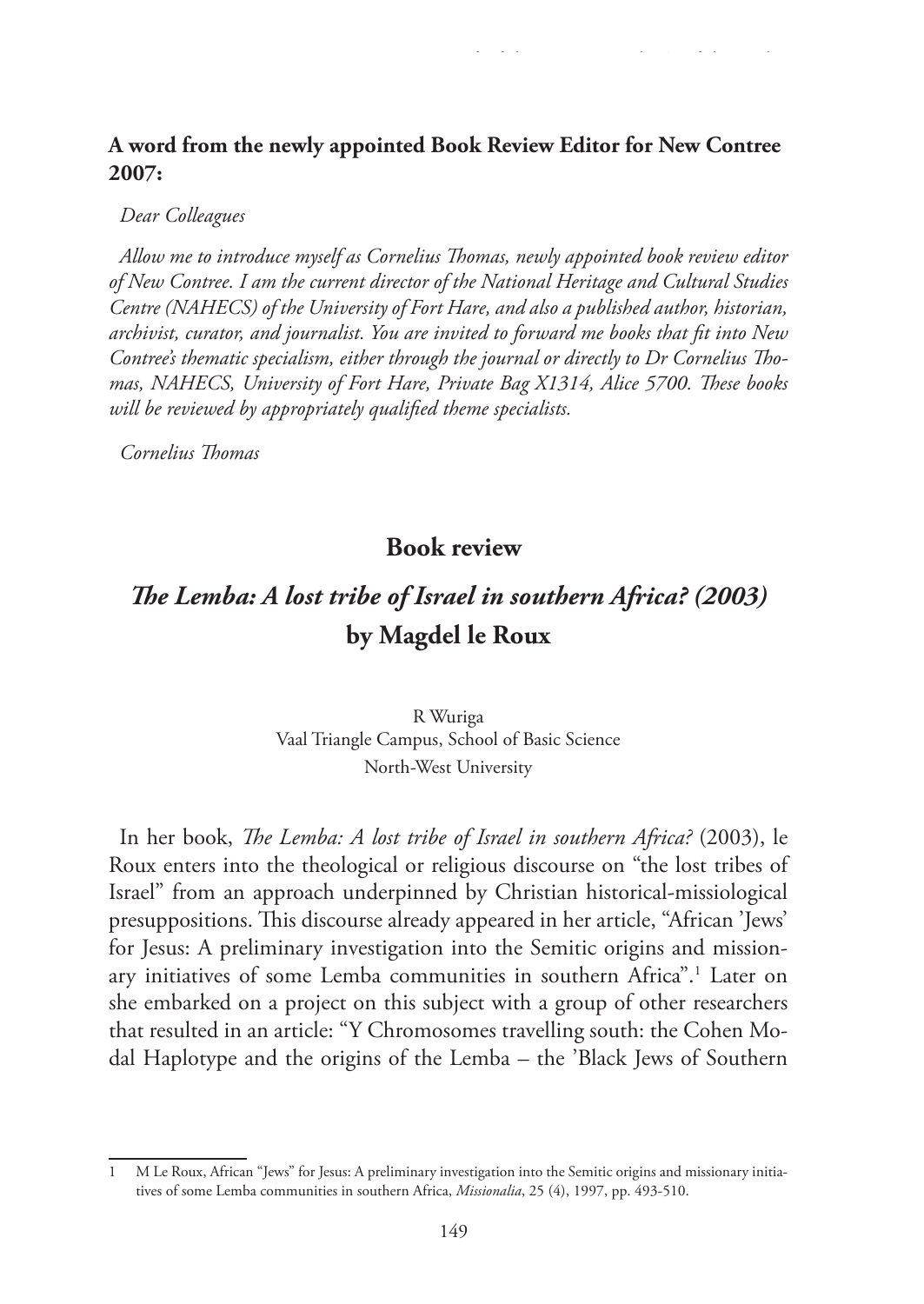Africa'".2 She further published some chapters of the current book as articles: (1) Chapter Three, "Conflicting accounts of the possible Semitic history and origins of the Lemba" appears in *Religion and Theology* as "In search of the origin of the merchants of Sena";<sup>3</sup> (2) Chapter Four, "Social practices of the Lemba and early Israel", appears in *Exchange* as "Transmission of tradition through song, recitation and prayer in Lemba communities";<sup>4</sup> and (3) Chapter Five, "Religious experience among the Lemba and in early Israel", also appears in *Religion and Theology* as "Lemba Religion: Ancient Judaism or evolving Lemba traditions?".5

Le Roux engages the discourse in a scholarly fashion with a broader scope. She collected data from various disciplines: history, biblical studies, anthropology, religion, linguistics and the field of human genetics. In her work, the author ends each chapter with an evaluation.

The book is outlined in ten chapters:

- *Chapter One* is an introduction in which the author justifies the source of her interest to study the Lemba. She states her methodology which she confines to the realm of qualitative research design. It is also in the same chapter that she mentions the purpose of her project as that of understanding "the motives and beliefs behind Lemba customs and practices;"6 and searches to understand "the relevance of the Old Testament in Africa"7 with special reference to the Lemba in comparison to early Israel. The latter part of her purpose takes dominance in her work.
- *• Chapter Two* contains an ambiguous if not misleading title: "Some ways in which the Old Testament was received in Africa".8 The picture painted in the chapter portrays groups of people listed as though they received the Old Testament document and/or teachings from the missionaries, then started shifting religious *cum* cultural positions. However, it traces a number of observational findings of missionary theorists who came across African nations including

<sup>2</sup> MG Thomas, T Parfitt, DA Weiss, K Skorecki, JF Wilson, M le Roux, N Bradman, DB Goldstein, "Y Chromosomes Traveling South: The Cohen Modal Haplotype and the Origins of the Lemba–the "Black Jews of Southern Africa", *American Journal of Human Genetics*, 66, 2000, pp. 674-686.

<sup>3</sup> M Le Roux, "In search of the origin of the merchants of Sena", *Religion and Theology*, 10(1), 2003, pp. 25-50.

<sup>4</sup> M Le Roux, "Transmission of tradition through song, recitation and prayer in Lemba communities", *Exchange*, 29(4), 2000, pp. 331-352.

<sup>5</sup> M Le Roux, "Lemba Religion: Ancient Judaism or evolving Lemba traditions?", *Religion & Theology*, 11(3 & 4), 2004, pp. 313-330.

<sup>6</sup> M Le Roux, *The Lemba: A Lost Tribe of Israel in Southern Africa? (*Pretoria, University of South Africa), (2003), p. 2.

<sup>7</sup> M Le Roux, *The Lemba: A Lost Tribe of Israel in Southern Africa?,* p. 8.

<sup>8</sup> M Le Roux, *The Lemba: A Lost Tribe of Israel in Southern Africa?,* pp. 13-30.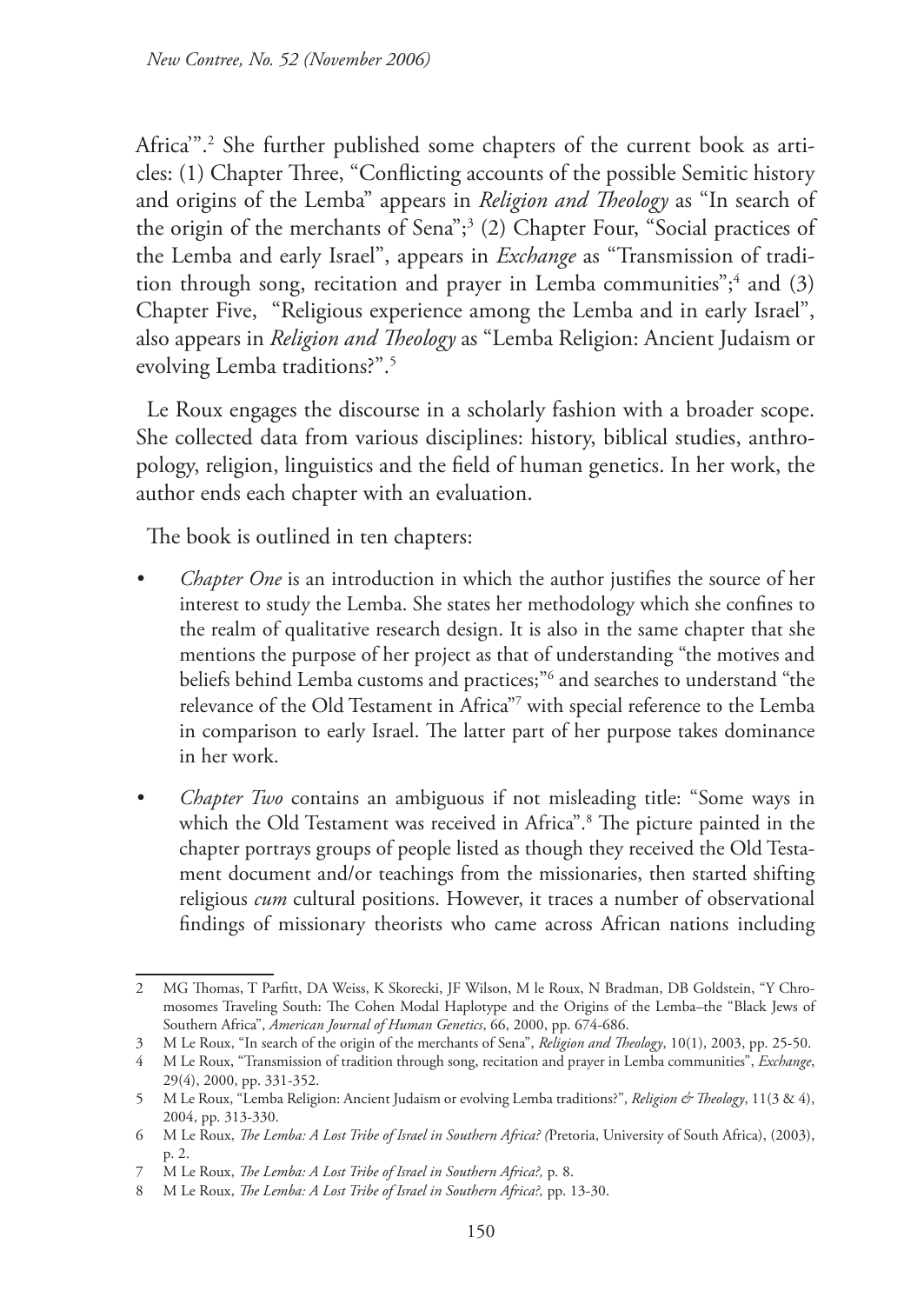the Lemba. The chapter's conclusion ignores the point that the Lemba had already indicated Jewish/Israelite identity long before Christian missionaries and priests came to the south-eastern coast of Africa and southern Africa. And at the time when Europeans arrived at Sofala, the Lemba were not able to read or speak English, Portuguese, or Dutch.

- *• Chapter Three* is entitled: "Conflicting accounts of the possible Semitic history and origins of the Lemba". In the chapter the author attempts to reconstruct details of the history and customs of the Lemba as recorded by various writers – ranging from anthropologist to missionaries and explorers. The intention of the chapter seems to be to investigate and establish the Lemba Semitic connection. In evaluation at the end of the chapter, the author raises the problem of a lack of consensus among authors studying Lemba. Consensus could not be expected since many of these authors were bound by a subject-object approach to research in places that would have required participant-research answers. It is common knowledge that the wave of European racial fantasies of that time endorsed by evolutionary scientific racism would not created a good environment for consensual view on the Lemba. Even if the Lemba were to claim Israelite-Yemenite origins, they were not going to get approval so easily.
- *• Chapter Four* is a comparative study of "social practices of the Lemba and early Israel".9 Le Roux attempts to take an in-depth look at dietary laws, rituals, marital practices, burial customs, professional skills, life and institutions within Lemba community. She concludes that there is some correlation between Lemba and early Israelite practices. In the process, however, she overemphasizes fraternal protection as the reason for maintaining social laws. This amounts to a reduction of what should explain a lot about a group of people who have managed to live and practice such traditions for more than 2 500 years.
- *• Chapter Five*'s title is "Religious experience among the Lemba and in early Israel"10. Here Le Roux discusses the Lemba conception of deity, piety, sacred places, covenant, customs, and ancestors using early Israel as a comparative variable or control. Certainly she encounters the Lemba conception that is affected by syncretism due to various religio-social influences: Islam, Christianity, and traditional religions in Africa. She compares the Lemba encounter with host nations' religious beliefs with how Israel's religious and cultural development was also influenced by Canaanite religions. The chapter also contains other issues like the role of nature in religious spaces – pin-pointing the mountain-river duo and other features.

<sup>9</sup> M Le Roux, *The Lemba: A Lost Tribe of Israel in Southern Africa?,* pp. 79-116.

<sup>10</sup> M Le Roux, *The Lemba: A Lost Tribe of Israel in Southern Africa?*, pp. 116-150.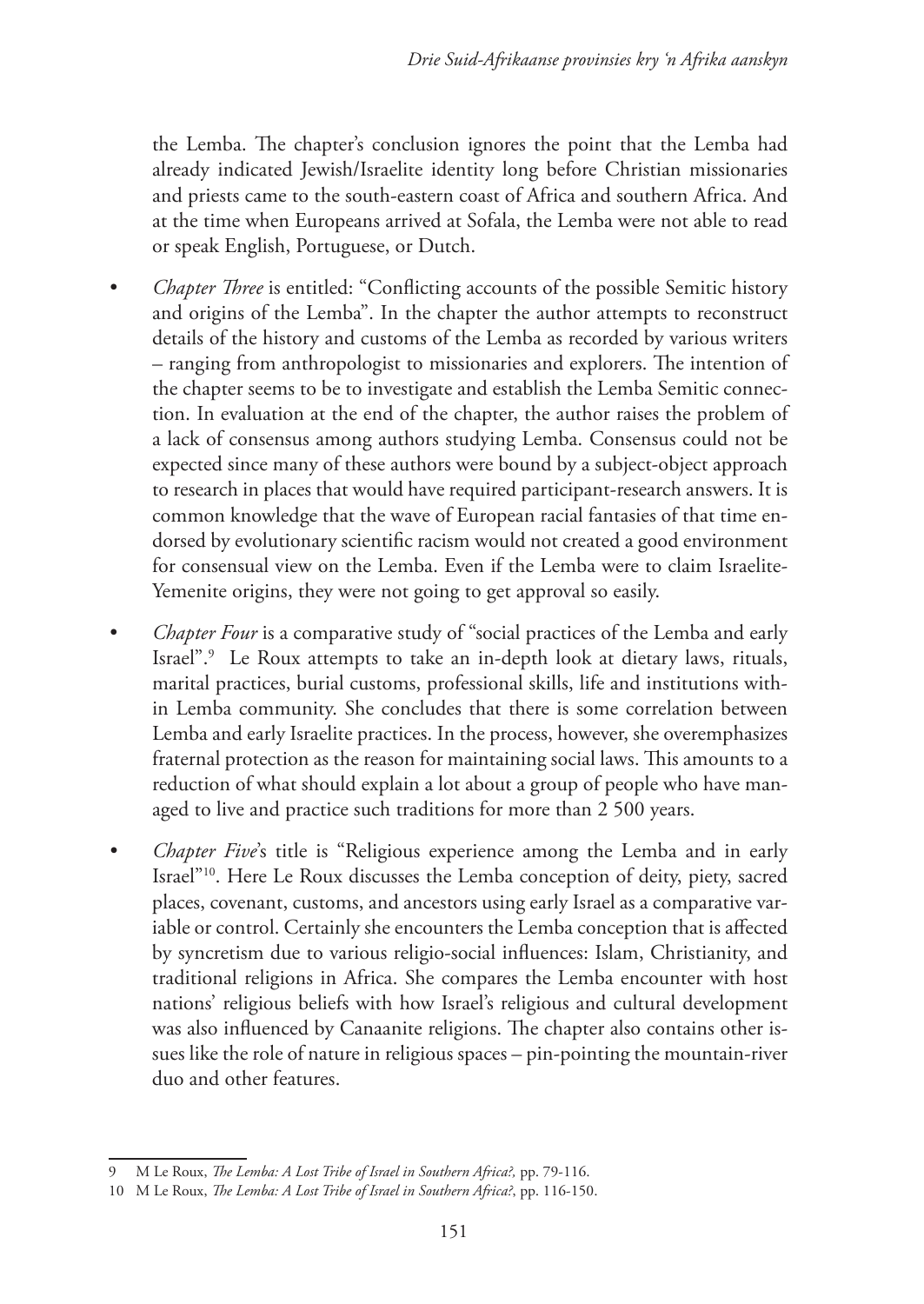- *• Chapter Six* is about "Myth among the Lemba and in early Israel".11 The chapter deals with Lemba myth versus that of early Israel in a comparative manner – relating to creation, the origin of the Lemba, the role of celestial bodies in human life (e.g. stars, the moon, etc.), the Ark of the Covenant, and the crossing of the sea.
- *• Chapter Seven* addresses "Rites among the Lemba and in early Israel".12 The author explores rites of passage among the Lemba in comparison with early Israel – focusing on circumcision, sacrifices, initiation, and feasts.
- *• Chapter Eight* focuses on "Law and ethics among the Lemba and early Israel"13 – which is also the title to the chapter. In the chapter Le Roux discusses Lemba law and ethics indicating their basis and their possible similarity to the Old Testament.
- *• Chapter Nine* deals with oral cultures of the Lemba and ancient Israel. Very central to it are oral transmission of tradition and the role of oral culture.
- *• Chapter Ten* provides a conclusion where the author tries to give a summary of her findings – specifically stating her position concerning the Lemba that they are "not a regular Judaising group and no specific religious shift was made in their case"<sup>14</sup>

This is a worthwhile book that attempts to link the Old Testament with communities in Africa but it also has a lot of faults and/or shortcomings that raise serious questions about its methodology and content. Le Roux's argument of the Lemba as a pre-rabbinic community is correct and sound. However, the Lemba issue is brought into her study in an almost accidental manner in relation to the discussion as a whole.

In the first place, a close look at the content of the book compels one to argue that le Roux lost the choice of discourse that goes hand-in-hand with the Lemba case. Lemba people, according to their oral history, do not fit into the discourse of the ten tribes of Israel; rather they can only be referred to as part of the Judean region. If names, people and places mean anything to research, then the featuring of the Lemba people in the book is an accidental citation. Names such as Buba (corrupt transliteration of Judah) cannot be related to the post-Solomonic northern kingdom of Israel in dispersion – to which the discourse of the lost tribes of Israel originated – if the Lemba claim

<sup>11</sup> M Le Roux, *The Lemba: A Lost Tribe of Israel in Southern Africa?*, pp. 151-161.

<sup>12</sup> M Le Roux, *The Lemba: A Lost Tribe of Israel in Southern Africa?*, pp. 162-190.

<sup>13</sup> M Le Roux, *The Lemba: A Lost Tribe of Israel in Southern Africa?*, pp. 191-209.

<sup>14</sup> M Le Roux, *The Lemba: A Lost Tribe of Israel in Southern Africa?*, p. 242.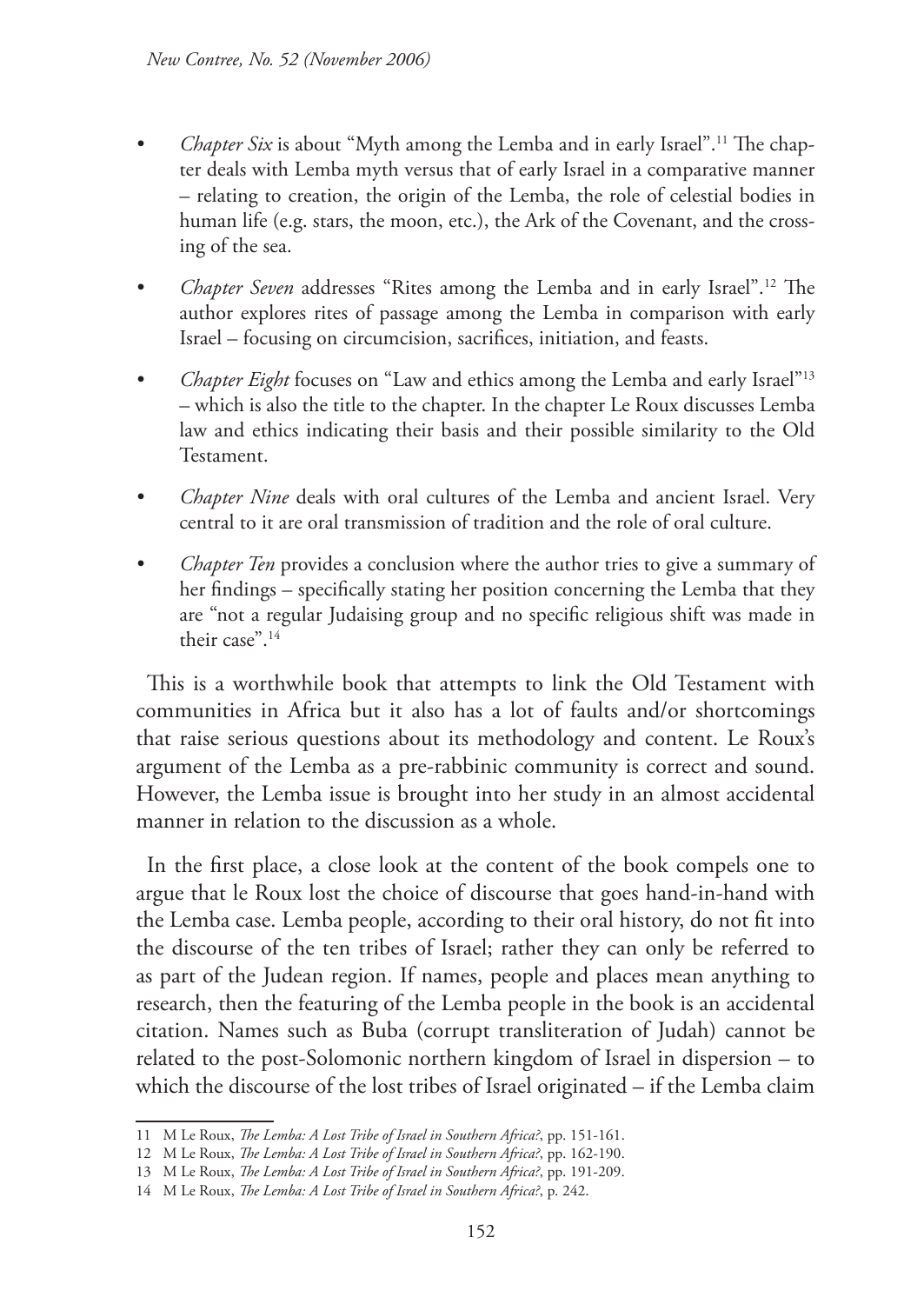to have come from Judea. One continues to question le Roux's specifications as to how does early Israel and the discourse of the lost tribes connect. If by "early Israel" she meant the period before the divided and/or post-Solomonic period, then there is a problem with the correlation of the discourse and the time. Definitely she is referring to a post-Solomonic Israel – which was the northern kingdom of Israel. If that is the case, then it does not agree with the oral history of the Lemba. In her comparative study, she does not stipulate which early Israel is she referring – is it pre-monarchic through the process of statehood from Saul, David, and Solomon or some other period.

The author also raises issues of "authentic Judaism"15 and where the Lemba fit in since they converted to Christianity<sup>16</sup> in the second and following chapters. Not all Lembas converted to Christianity voluntarily. It is difficult for one to speak about 'authentic' Judaism; it is better to talk about various forms of Judaisms or "multiple Judaisms" as in Grenn-Scott.17 The dynamics of colonial conquest and cultural imperialism are not clearly stated in the book. It is inadequate for one to discuss the Lemba origin and settlement in Africa without including political and religious situations and/or circumstances that influenced their existence. If that had been done, then it would have been helpful to le Roux not to conclude that Lemba religion evolved from missionary teachings, Islam, and African cultural traditions. For in many ways they have always rejected the designation that they are Muslims.

The issue of the "cult of the ancestry" which Le Roux highlights as the major difference is not new among Jewish communities. Her highlighting borders with general tendency of early European missionary misinterpretations who distorted the concept of relationship between the dead and the living due to their cultural biases. Most of such interpretations were based on observation without engagement or participation of interviewees.

The handling of translation causes the book to misrepresent her interviewees and loses the idea of seeking answers to questions about truth and explanation with the ultimate goal of understanding. If she goes by the basic principle of the Lemba people as a very secretive community, patrilineal and exclusive, then she overlooked many things. Firstly she overlooked the issue of secrecy, namely that Lemba people do not tell their secrets to strangers. Throughout

<sup>15</sup> M Le Roux, *The Lemba: A Lost Tribe of Israel in Southern Africa?*, pp. 14-15.

<sup>16</sup> M Le Roux, *The Lemba: A Lost Tribe of Israel in Southern Africa?*, p. 15.

<sup>17</sup> D Grenn-Scott, "For she is a tree of life: Shared roots connecting women to deity", (PhD Dissertation, San Francisco, California Institute of Integral Studies, 2002), pp. 26-44.